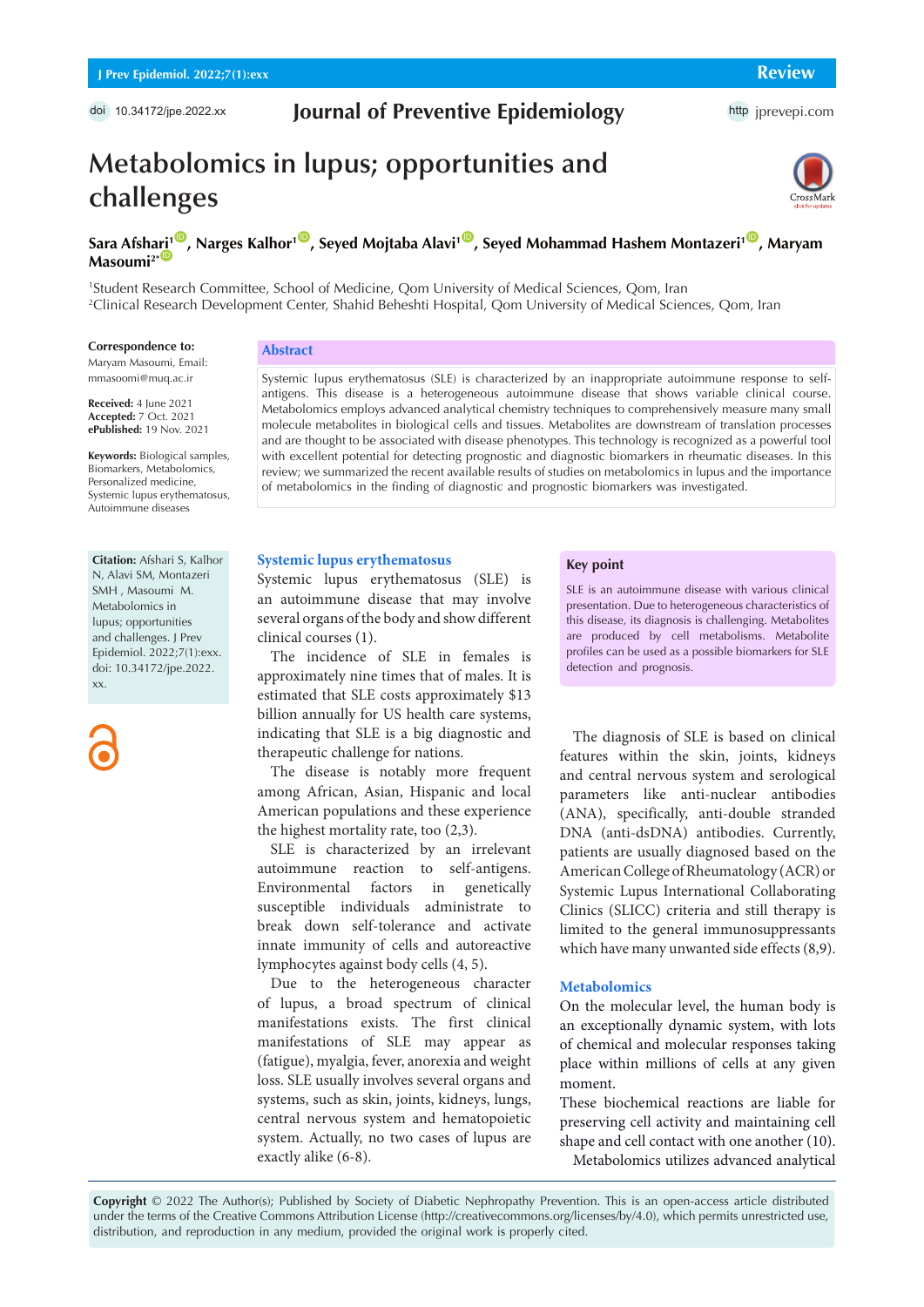## Afshari S et al

chemistry techniques to degree a large number of small molecule metabolites in biological cells and tissues and refers back to the systematic analysis of metabolites (low molecular weight biochemical substances such as carbohydrates, amino acids, organic acids, nucleotides and lipids) in an organic sample (10,11).

Small molecule metabolite profiles are capable to be used as potential biomarkers for the detection, prognosis of disease, response to treatment and disease status

In addition, some genetic disturbances are associated with many diseases but they account for a little portion of the disease risk. Due to the multifactorial nature of disease mechanisms, the excessive influence of the environment and the intricacy of gene-environment interactions and also the effect of post-translational changes (10-12).

## **Approaches to the metabolomics study**

The strategies for conducting metabolic tests are classified in two directions: 1) Non-targeted analysis, and 2) Targeted analysis.

Non-targeted metabolomic investigations are used as a hypothesis-generating strategy and are defined by qualitative and quantitative measurement of enormous numbers of metabolites in the samples (12). In this way, it is possible to create metabolic profiles, detect and analyze metabolites or panels like lipids, including phospholipids, amino compounds and carbohydrates without focusing on a particular compound.

Targeted metabolism concerns hypothesis-driven experiments and is defined by gathering quantitative data on a predetermined set of metabolites with high profile of precision. In fact, targeted methods include multiplexed analysis of known metabolites. For example, targeted metabolism, the measurement of analyzes based on common biochemistry and/or previously well-established non-targeted studies, is selected (13, 14).

Employing efficient statistical analysis, shifts in metabolites can be traced to definitive pathways, allowing information to be obtained throughout the pathophysiological process of a specific disease (12,14,15).

## **Techniques for studying metabolomics**

Metabolism is usually utilized in two different ways:

- 1. Proton (1 H) nuclear magnetic resonance (NMR) spectroscopy
- 2. Mass spectrometry (MS) coupled with gas or liquid phase chromatography (GC and LC, respectively).

The samples are usually separated into gas (GC) or liquid chromatography (LC) before performing MR and the compounds are characterized by mass and fragmentation patterns (16,17). In contrast, NMR spectroscopy measures all metabolites at once without the need for separation, but this method is less sensitive (18).

Mass spectrometry is often used for semi-targeted or untargeted metabolomics because it is more sensitive, more powerful and also can determine more molecules in

a biological specimen (19).

NMR detects molecular properties by measuring the intrinsic magnetic substances of atomic nuclei. NMR is selective and non-destructive but of relatively low sensitivity (20).

## **Metabolomics as a possible tool for biomarker studies in SLE**

Initial diagnosis and differentiation between early SLE and other rheumatic diseases are incredibly difficult within the early stages and sometimes the disease has not been diagnosed for many years.

Common methods of diagnosing and evaluating the disease include the employ of acute phase markers, such as erythrocyte sedimentation rate and C-reactive protein and anti-dsDNA antibodies have inadequate sensitivity and specification (21).

Metabolite profiles of small molecules can be used as possible biomarkers for the detection and prognosis of the disease. Metabolomic studies in SLE have examined metabolic changes in SLE pathology over the past decade.

Metabolomics studies in lupus have been developed to screen for fewer invasive bio-fluids, such as serum or urine, for separating metabolomics related to disease activity and response to therapy. These will assist in diagnosing, evaluation of disease activity and treatment choices (22,23).

## **Serum and plasma metabolomes**

Liang et al in 2018 described the coagulation cascade relationship to the complement system in SLE. Using LC-MS (liquid chromatography coupled to MS), the serum metabolome of 24 SLE patients was compared to 24 healthy controls. In addition, the levels of ten coagulation factors, seven complements and three cytokines were measured in 112 SLE patients. In this study, clinical data were obtained from 2025 SLE patients.

An total of 195 significantly changes in metabolites were seen in SLE patients. The main metabolites that are differentially displayed in SLE patients contain tyramine, L-tryptophan valproic acid, 1-alpha-25-dihydroxyvitamin, linoleic, L-leucine, L- 2-phenylethylamine. In this study the metabolic pathways that were changed in SLE patients have been determined, which include steroid hormone biosynthesis, tryptophan metabolism and interestingly coagulation cascade pathway and complement system.

The findings indicated that the coagulation cascade and complement system had cooperation effects on the severity of SLE. This analysis shows relationships between the coagulation cascade components and the complement system (24).

Another mass spectroscopy-based metabolomics study (LC/MS and GC/MS) referred to SLE that compared the metabolites in SLE patients and healthy controls, which showed100 metabolites were outstandingly different in SLE. Much of the difference observed is related to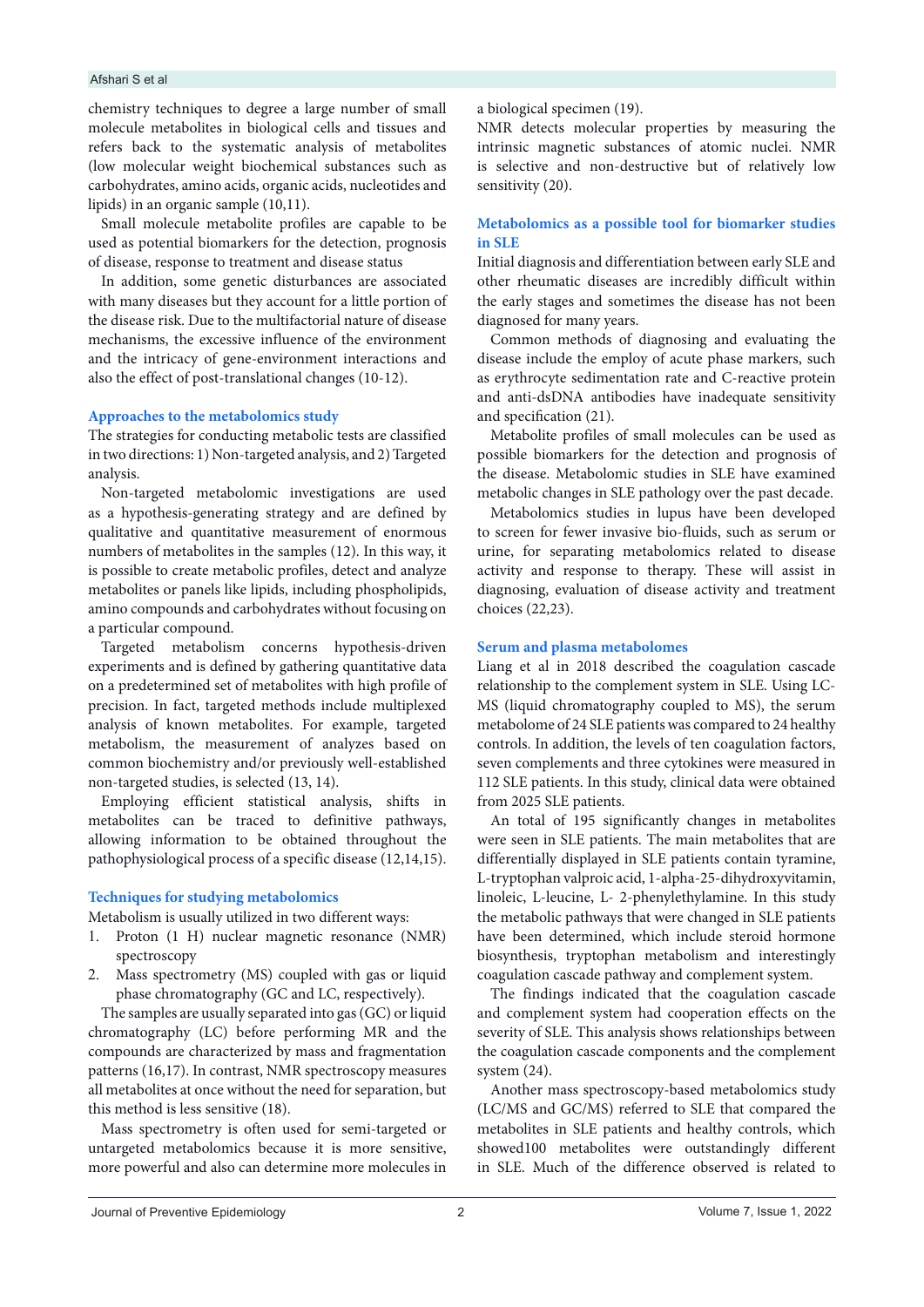energy metabolism. The most important of these energy production pathways include glycolysis, the Krebs cycle and beta-oxidation of lipids. These findings mention a severe reduction in ATP production. The study also found an increase in oxidants and a decline in most free longchain fatty acids in SLE patients (25).

Recent studies showed some members of the acylcarnitine family have undergone major changes in SLE. This indicates the dysregulation of β oxidation processes in this disease. This study also suggested a moderateto-strong relation between elected individual metabolic peaks and bacterial genera in the bowel (26).

## **Urine SLE metabolome**

In a study, the larger sample size was used to analyze urine metabolome profiling of six of the most common immunemediated inflammatory diseases (IMIDs) (rheumatoid arthritis, SLE, psoriatic arthritis, Crohn's disease, psoriasis and ulcerative colitis) by the use of NMR. Compared to healthy controls, patients with immune-mediated inflammatory diseases (especially SLE) had 28 important associations between urinary metabolite level and diagnosis of disease. Moreover, significant relationships of three significant metabolites with disease activity were found [PFDR (false-discovery rate) <0.05]. Some of the metabolite variations were prevalent across all or almost all diseases, thereby, they were considered as hub metabolites. Citrate had the strongest hub properties, which in most of IMIDs showed a definitely lower concentration in the urine. Compared to controls, there were another five hub metabolites, which were significantly associated with several IMIDs. Compared to healthy controls, alanine, N-acetyl amino acids (N-acetyl AAs), methyl succinate and trigonelline displayed lower accumulation in the urine of some different IMIDs. Additionally, in the urine of SLE patients, lower level of citrate had been determined compared to controls (27).

Network analysis revealed lots of similarity between the three major metabolic pathways. The citric acid cycle was the main pathway identified and citrate had a common relationship with IMID. The phenylalanine metabolism pathway was the second major metabolic pathway. An important role of glycine and serine metabolism pathway was determined in IMIDs analyses.

Further comparison between patients with SLE and others revealed 11 metabolites were very different. It can use for differential diagnosis in IMIDs (27, 28).

## **Fecal SLE metabolome**

This is a new metabolic model for better SLE diagnosis. Feces is also an excellent biological fluid for new biomarkers because of its uncomplicated and noninvasive collection.

Ultra-high-performance liquid chromatography equipped with mass spectrometry studies conducted by Zhang et al in 2019 compared fecal metabolic profiles

of SLE patients with healthy controls for detecting a potential biomarker for SLE. Around 23 important metabolites that include the amino acids, purine, lipids and vitamin B metabolisms were changed in the feces of SLE group, compared with healthy group. The most important pathways that changed were aminoacyl-tRNA (aa-tRNA) biosynthesis, nitrogen metabolism, thiamine metabolism, tryptophan metabolism and cyanoamino acid metabolism. Interestingly glucogenic amino acids, such as L-methionine, proline, and L-asparagine increased in the stool of SLE patients. Furthermore, the glucogenic and ketogenic amino acids, L-tyrosine, increased in SLE patients' stool. This finding suggests that there may be impairments in metabolism of glucose energy. Metabolism of these amino acids can emerge as possible energy sources. These changes are also seen in studies of serum samples from patients (25).

Besides, the metabolite profiles of fecal specimen make it possible to distinguish SLE patients from healthy normal controls. The mixed diagnosis of phosphatidylglycerol 27:2 and proline was of the biggest importance to identify SLE patients from normal and healthy controls (29).

## **Conclusion**

Lupus heterogeneity precludes the creation of an objective tool that can be used for a wide range of patients. Identifying biomarkers for diagnosis, prognosis determining treatment response has always been one of the major challenges in this disease. In the past decades, significant developments in technology aimed to a better understanding of the risk factors and pathophysiology of SLE. Further studies can improve and increase biomarker accuracy too.

#### **Authors' contribution**

SA and NK were principal investigators of this study, SA, NK, SMA and SMHM searched the data and prepared the primary draft. Editing the manuscript done by MM. All authors that participated in preparing the final draft of the manuscript revised the manuscript and accepted its publication.

### **Conflicts of interest**

The authors declare that they have no competing interests.

#### **Ethical issues**

Ethical issues (including plagiarism, data fabrication and double publication) were completely observed by the authors.

## **Funding/Support**

We have no sources of funding.

#### **References**

- 1. Allen ME, Rus V, Szeto GL. Leveraging heterogeneity in systemic lupus erythematosus for new therapies. Trends Mol Med. 2021;27:152-171. doi: 10.1016/j.molmed.2020.09.009.
- 2. Moulton VR, Suarez-Fueyo A, Meidan E, Li H, Mizui M, Tsokos GC. Pathogenesis of human systemic lupus erythematosus: a cellular perspective. Trends Mol Med. 2017;23:615-35. doi: 10.1016/j.molmed.2017.05.006.
- 3. Jarukitsopa S, Hoganson DD, Crowson CS, Sokumbi O,